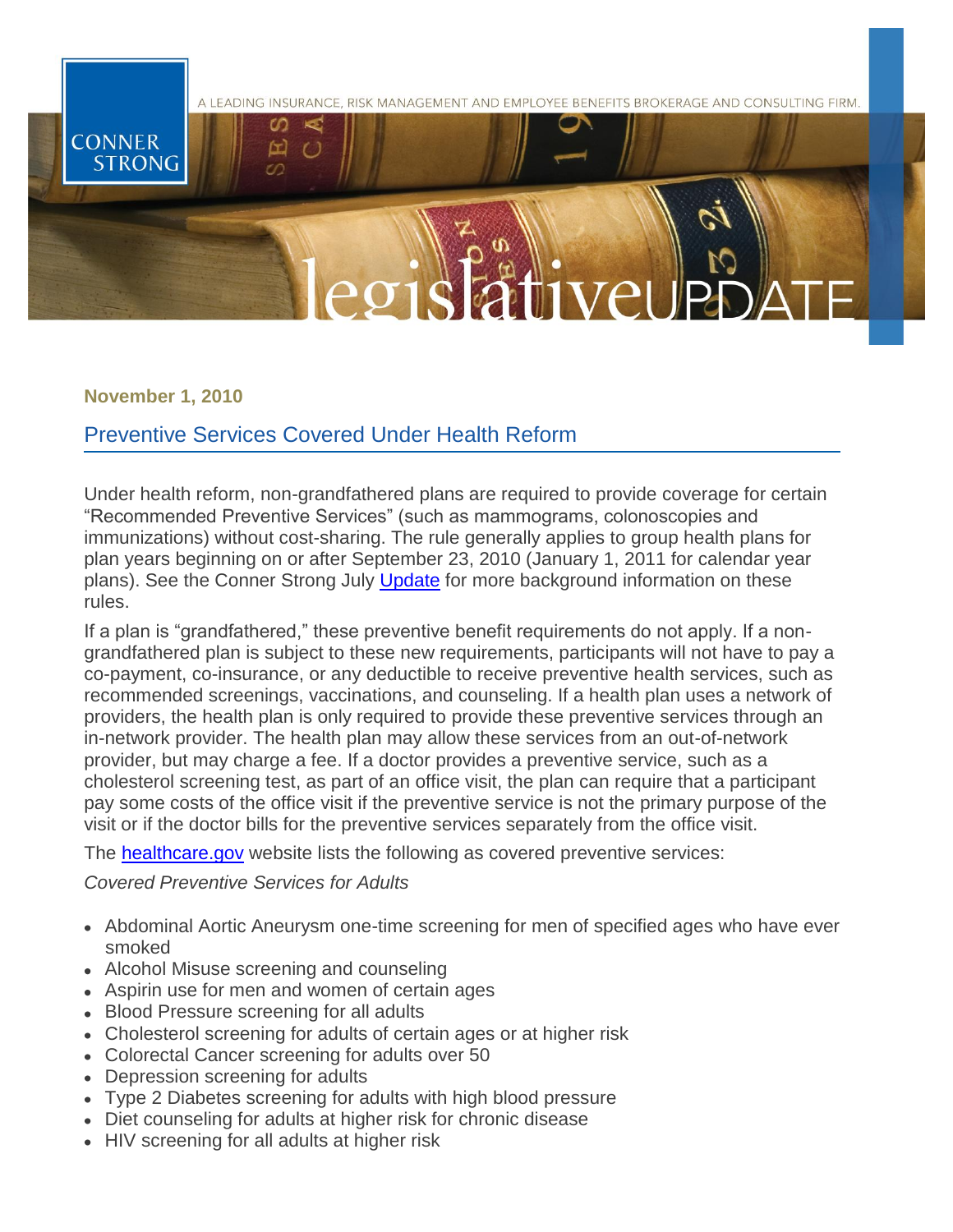- Immunization vaccines for adults--doses, recommended ages, and recommended populations vary:
	- o Hepatitis A
	- o Hepatitis B
	- o Herpes Zoster
	- o Human Papillomavirus
	- o Influenza
	- o Measles, Mumps, Rubella
	- o Meningococcal
	- o Pneumococcal
	- o Tetanus, Diphtheria, Pertussis
	- o Varicella
- Obesity screening and counseling for all adults
- Sexually Transmitted Infection (STI) prevention counseling for adults at higher risk
- Tobacco Use screening for all adults and cessation interventions for tobacco users
- Syphilis screening for all adults at higher risk

## *Covered Preventive Services for Women, Including Pregnant Women*

- Anemia screening on a routine basis for pregnant women
- Bacteriuria urinary tract or other infection screening for pregnant women
- BRCA counseling about genetic testing for women at higher risk
- Breast Cancer Mammography screenings every 1 to 2 years for women over 40
- Breast Cancer Chemoprevention counseling for women at higher risk
- Breast Feeding interventions to support and promote breast feeding
- Cervical Cancer screening for sexually active women
- Chlamydia Infection screening for younger women and other women at higher risk
- Folic Acid supplements for women who may become pregnant
- Gonorrhea screening for all women at higher risk
- Hepatitis B screening for pregnant women at their first prenatal visit
- Osteoporosis screening for women over age 60 depending on risk factors
- Rh Incompatibility screening for all pregnant women and follow-up testing for women at higher risk
- Tobacco Use screening and interventions for all women, and expanded counseling for pregnant
- Tobacco users
- Syphilis screening for all pregnant women or other women at increased risk

## *Covered Preventive Services for Children*

- Alcohol and Drug Use assessments for adolescents
- Autism screening for children at 18 and 24 months
- Behavioral assessments for children of all ages
- Cervical Dysplasia screening for sexually active females
- Congenital Hypothyroidism screening for newborns
- Developmental screening for children under age 3, and surveillance throughout childhood
- Dyslipidemia screening for children at higher risk of lipid disorders
- Fluoride Chemoprevention supplements for children without fluoride in their water source
- Gonorrhea preventive medication for the eyes of all newborns
- Hearing screening for all newborns
- Height, Weight and Body Mass Index measurements for children